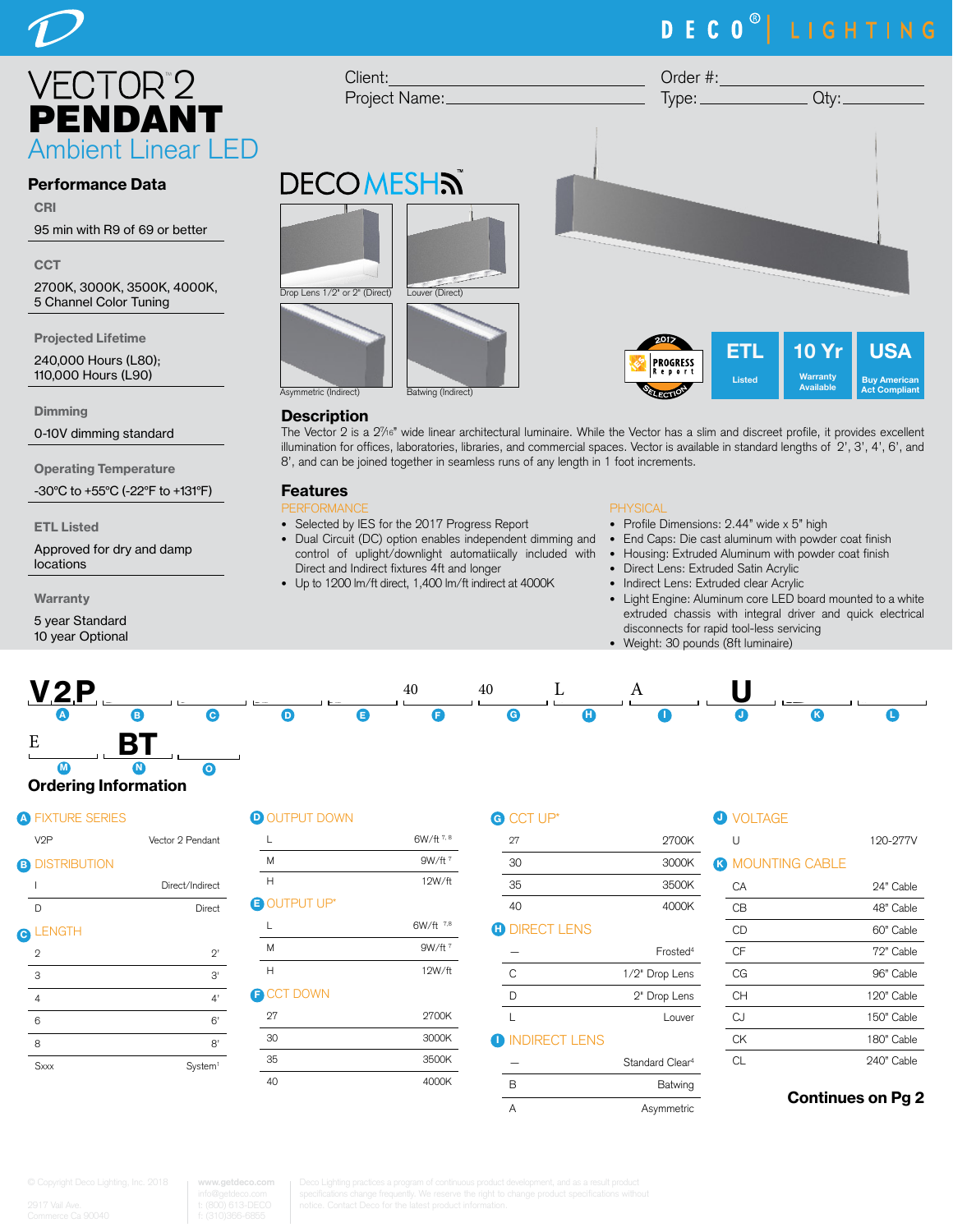## $\mathbb{P}2$  **PENDANT** Ambient Linear LED

## \*Digitize your light.®

#### **O** FINISH<sup>5</sup>

#### **D** FINISH<sup>8</sup> M OPTIONS M OPTIONS

| W  | <b>Textured White</b>             |
|----|-----------------------------------|
| S  | Textured Silver                   |
| R  | <b>Textured Black</b>             |
| ## | Specialized Colors <sup>2,3</sup> |
| ◠  | <b>Textured Custom Colors</b>     |

| DC. | Dual Circuit for Up/Down        |
|-----|---------------------------------|
| F   | <b>Emergency Battery Backup</b> |
|     |                                 |

## **O** CONTROLS

BT Bluetooth DECO Mesh™<sup>6</sup>

#### **O** WARRANTY<sup>9</sup>

|                 | 5 Year Warranty                  |
|-----------------|----------------------------------|
| 10              | 10 Year Warranty                 |
| 10 <sub>l</sub> | 10 Year Warranty including labor |

\*Only available when direct/indirect distribution is selected

1 Replace "xxx" with desired system length, in feet. See Continuous Run Guide for additional information (separate document)

 $B_1$ 

2 See below for Ordering Codes on 24 Specialized Finishes. Example "07"

3 Please Note: All orders under 25 linear feet will require a one-time set up charge. Please consult factory for charge.

4 Fixture standard

<sup>5</sup> All finishes are textured unless specified otherwise by the customer

6 1% Dimming when ordered with Bluetooth

7 Not Available for 2' Direct Fixture

8 Not Available for 3' Direct Fixture

9 5 Year Warranty is Standard unless specified

### **Dimensions**



| X,               | 24.91" | 36.91" | 48.91" | 72.91" | 96.91" |
|------------------|--------|--------|--------|--------|--------|
| $\mathsf{X}_{2}$ | 23.94" | 35.94" | 47.94" | 71.94" | 95.94" |

## Specialized Colors

| A-Classic        |           |  |  |  |
|------------------|-----------|--|--|--|
| Natural Aluminum | RAL #7035 |  |  |  |
|                  |           |  |  |  |
| Silver Bullet    | RAL #7038 |  |  |  |
|                  |           |  |  |  |
| Raven            | RAL #9005 |  |  |  |
|                  |           |  |  |  |
| Crystal White    | RAL #9010 |  |  |  |
|                  |           |  |  |  |
| Macademia        | RAL #9003 |  |  |  |
|                  |           |  |  |  |
| Hampden          | RAL #9001 |  |  |  |
|                  |           |  |  |  |
| London           | RAL #7044 |  |  |  |
|                  |           |  |  |  |

Please Note: All orders under 25 linear feet will require a one-time set up charge. Please consult factory for charge.

| B-Urban |    |                  |           |  |  |
|---------|----|------------------|-----------|--|--|
|         | 08 | Urban Native     | RAL #8025 |  |  |
|         |    |                  |           |  |  |
|         | 09 | Military Green   | RAL #6011 |  |  |
|         |    |                  |           |  |  |
|         | 10 | Carmin           | RAL #8028 |  |  |
|         |    |                  |           |  |  |
|         | 11 | Chocolate Spice  | RAL #8017 |  |  |
|         |    |                  |           |  |  |
|         | 12 | Asher Grey       | RAL #7004 |  |  |
|         |    |                  |           |  |  |
|         | 13 | <b>Tech Grey</b> | RAL #7016 |  |  |
|         |    |                  |           |  |  |
|         | 14 | Slate            | RAL #7031 |  |  |
|         |    |                  |           |  |  |
|         | 15 | Mason            | RAL #7039 |  |  |
|         |    |                  |           |  |  |

| C-Fresh |                |           |  |  |
|---------|----------------|-----------|--|--|
| 16      | Violet Dreams  | RAL #4006 |  |  |
| 17      | Sangria Sunset | RAL #2004 |  |  |
| 18      | Deep Pink      | RAL #4010 |  |  |
| 19      | Ruby Red       | RAI #3027 |  |  |
| 20      | Island Skye    | RAI #6027 |  |  |
| 21      | Sophia         | RAI #5015 |  |  |
| 22      | Antique Spring | RAL #6019 |  |  |
| 23      | Daisy          | RAI #1018 |  |  |
| 24      | Gun Metal      | RAL #7024 |  |  |

© Copyright Deco Lighting, Inc. 2018

2917 Vail Ave. Commerce Ca 90040 **www.getdeco.com** info@getdeco.com t: (800) 613-DECO f: (310)366-6855

Deco Lighting practices a program of continuous product development, and as a result product specifications change frequently. We reserve the right to change product specifications without notice. Contact Deco for the latest product information.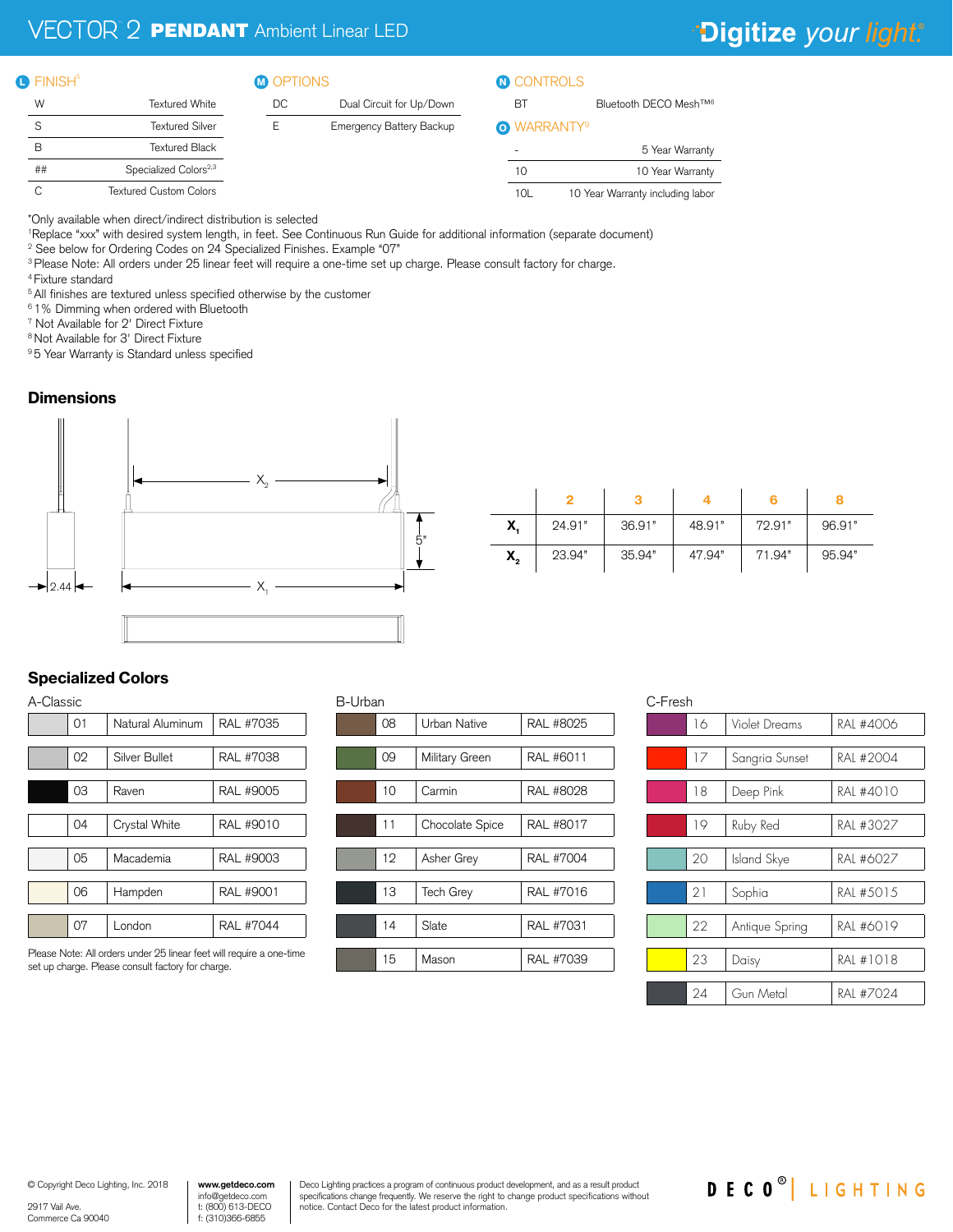## $\mathbb{P}2$  **PENDANT** Ambient Linear LED

## \*Digitize your light.®

#### **Photometrics**



Delivered Lumens: 10,400 (4640 Direct / 5760 Indirect)

CRI: 97

### Direct (Down) Lumen Chart:

| <b>OUTPUT SELECTION</b> | LOW   | <b>MEDIUM</b> | <b>HIGH</b> |  |
|-------------------------|-------|---------------|-------------|--|
| NOMINAL WATTAGE         | 6W/ft | 9W/ft         | 12W/ft      |  |
| LUMENS PER FOOT         | 456   | 855           | 928         |  |
| 2' LENGTH               |       |               |             |  |
| System Wattage          | 12.00 | 18.00         | 24.00       |  |
| Lumen Output            | 912   | 1700          | 1856        |  |
| 3' LENGTH               |       |               |             |  |
| System Wattage          | 18.00 | 27.00         | 36.00       |  |
| Lumen Output            | 1368  | 2550          | 2784        |  |
| 4' LENGTH               |       |               |             |  |
| System Wattage          | 24.00 | 36.00         | 48.00       |  |
| Lumen Output            | 1824  | 3400          | 3700        |  |
| 6' LENGTH               |       |               |             |  |
| System Wattage          | 36.00 | 54.00         | 72.00       |  |
| Lumen Output            | 2736  | 5100          | 5568        |  |
| 8' LENGTH               |       |               |             |  |
| System Wattage          | 48.00 | 72.00         | 96.00       |  |
| Lumen Output            | 3648  | 6800          | 7400        |  |

CRI: 97

Lumen values shown are for 4000K models. For other color temperatures, use the below multipliers:

2700K: 0.85, 3000K: 0.90, 3500K: 0.95

For total system wattage consumption and lumen output, add the direct and indirect lumen and wattage data based on output settings desired.



|         | Direct | Indirect | Total |
|---------|--------|----------|-------|
| Wattage | 48.00  | 24.00    | 72.00 |
| Lumen   | 4640   | 2880     | 7520  |

#### Continuous Runs

When a system run is ordered, individual sections are shipped, labeled with their Section of Run noted at the end of the part number. Shown below is an example of a 13' continuous run. For more information, refer to the continuous run guide.



**www.getdeco.com**

## Indirect (Up) Lumen Chart:

| <b>OUTPUT SELECTION</b> | LOW   | <b>MEDIUM</b> | <b>HIGH</b> |
|-------------------------|-------|---------------|-------------|
| NOMINAL WATTAGE         | 6W/ft | 9W/ft         | 12W/ft      |
| <b>LUMENS PER FOOT</b>  | 576   | 1080          | 1152        |
| 2' LENGTH               |       |               |             |
| System Wattage          | 12.00 | 18.00         | 24.00       |
| Lumen Output            | 1152  | 2160          | 2304        |
| 3' LENGTH               |       |               |             |
| System Wattage          | 18.00 | 27.00         | 36.00       |
| Lumen Output            | 1728  | 3240          | 3456        |
| 4' LENGTH               |       |               |             |
| System Wattage          | 24.00 | 36.00         | 48.00       |
| Lumen Output            | 2300  | 4320          | 4608        |
| 6' LENGTH               |       |               |             |
| System Wattage          | 36.00 | 54.00         | 72.00       |
| Lumen Output            | 3456  | 6480          | 6900        |
| 8' LENGTH               |       |               |             |
| System Wattage          | 48.00 | 72.00         | 96.00       |
| Lumen Output            | 4600  | 8640          | 9216        |



2917 Vail Ave. Commerce Ca 90040 info@getdeco.com t: (800) 613-DECO f: (310)366-6855

Deco Lighting practices a program of continuous product development, and as a result product specifications change frequently. We reserve the right to change product specifications without notice. Contact Deco for the latest product information.